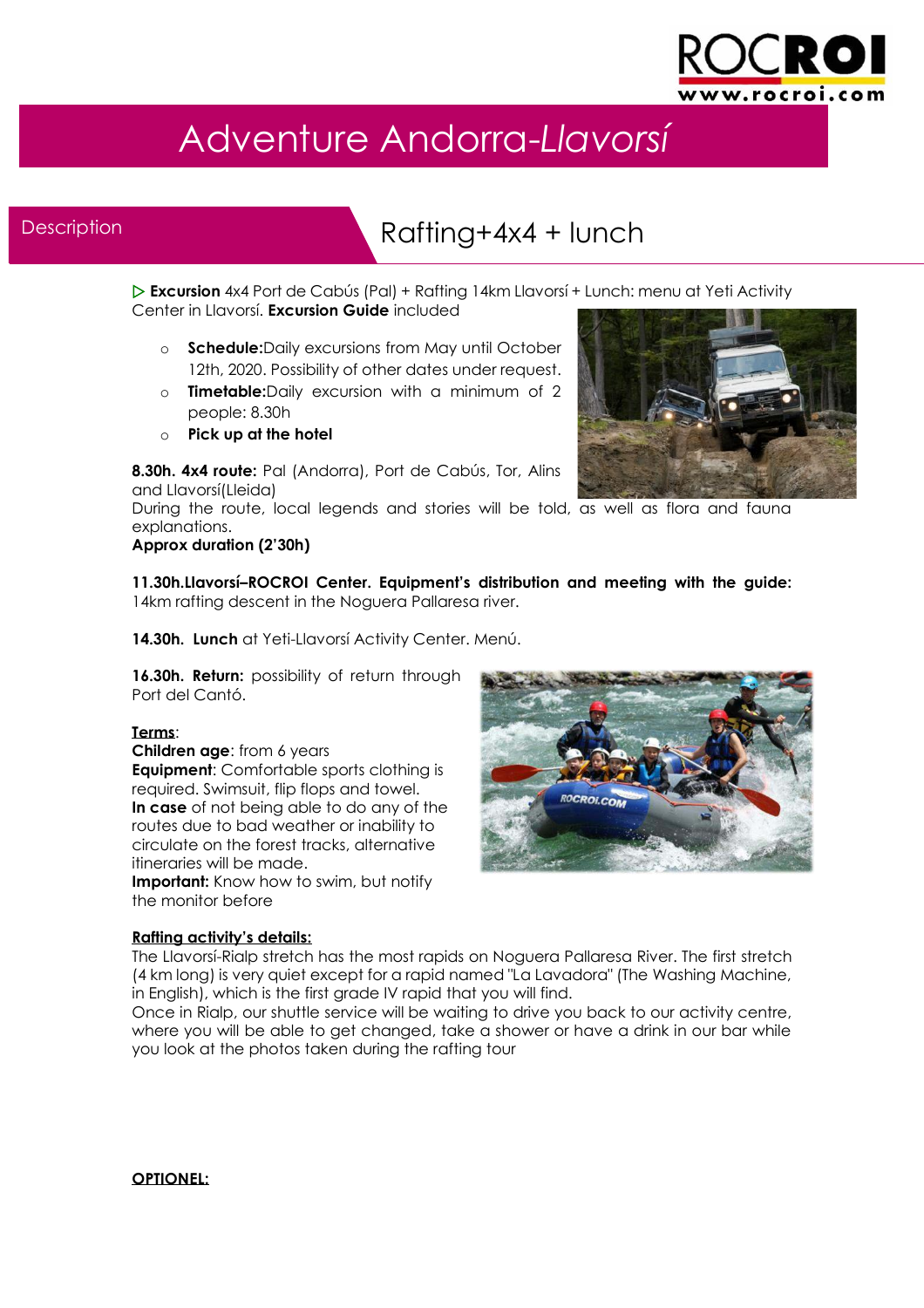

Lunch is optional. You can also bring your own lunch-picnic and eat it at the same place. You just have to let us know this option when booking the activity.

*Lunch menu Base Yeti Llavorsí*: Pasta and tuna salad / Grilled salmon with beans / ice cream / bread, water and wine.

#### **PRICES:**

------------------------------------------------ **ADULTS: From 4 people on(prices per pax)**  Rafting + lunch +  $4X4=82 \epsilon$ **Without lunch:** 68€ Ràfting + **Breakfast Coll de la Botella** + 4x4 = 75€

**CHILDREN (6 to 12 years-old) (prices per pax)**  Rafting + lunch +  $4X4=71 \text{E}$ **Without lunch:** 59€



# Adventure packs Andorra-*Llavorsí*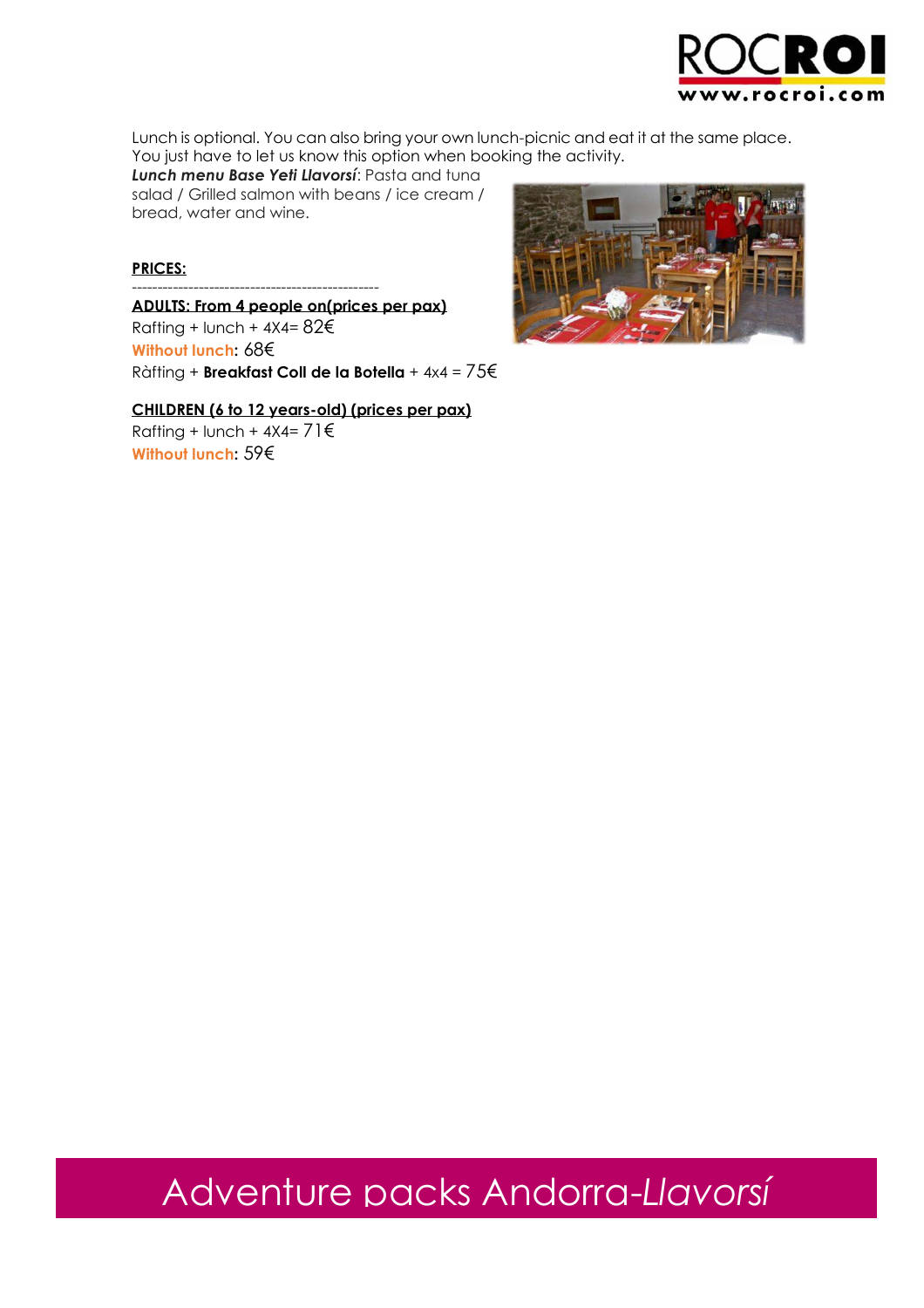

## **Rafting+meal+lake Canoes**

#### \* **Llavorsí Adventure Packages (to go on your own)**

#### **Packages intended for the general public. Customers must go with their own car.**

- o **Trip duration: through Port del Cantó** 1h 30 min Andorra- Llavorsí
- o **Available dates:** From June 27th to September 13rd
- o **Hours:** 11.30h Rafting / 14h meal /16h canoes in the lake 1h.

#### **Terms:**

**Children age:** from 6 years old.

**Equipment:** Comfortable sportswear is required. Swimsuit, flip flops and towel.

**Important:** Knowing how to swim, it must be warned beforehand.

**The canoe rental** are doubles or triple. If the customer prefers kayak rental, it can be changed.

**Complement:** Inflatable game on the lake 1h. (enter the same price)

\*It is possible to choose canoeing instead of rafting.

#### **Explanation of the rafting activity:**

14km - Rafting trip. An exciting and fun experience to discover the energy of the Noguera Pallaresa river.

#### **Canoe rental 1h**.

Rent a canoe double / triple 1h or kayak, to discover the La Torrassa Lake within the Natural Park of the High Pyrenees.

#### **MEAL**.

**Llavorsí lunch menu**: Pasta and tuna salad / Grilled sausage with beans / ice cream / bread, water and wine.

#### **PACKAGE PRICE:**

**\*Rafting + meal + canoe rental 1h**= *Special price* = **55€** per person

\*Cancellations without charge 24h in advance, otherwise a charge will be charged if it is not a cancellation by the company.